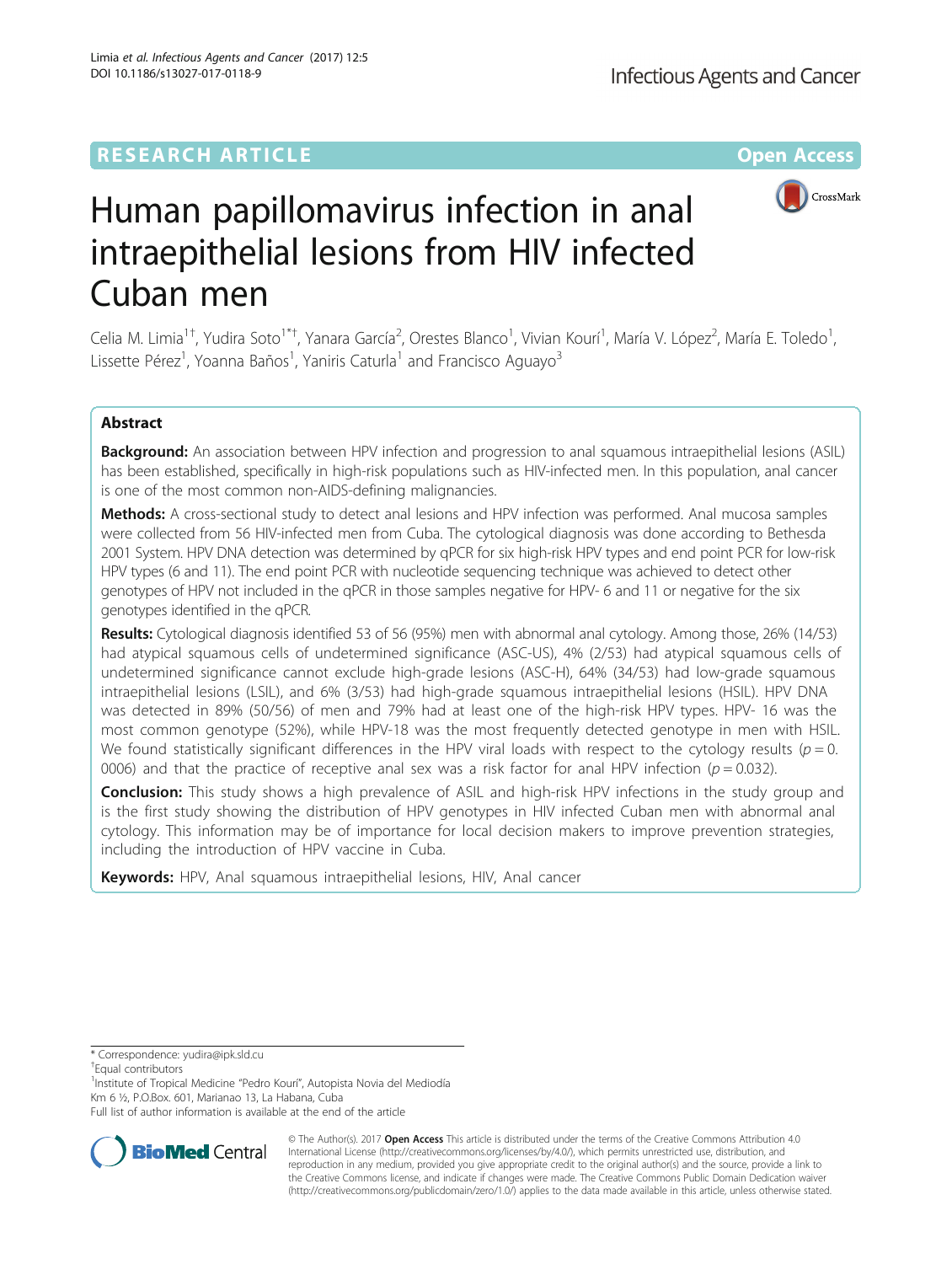# Background

While anal carcinoma is rare in the general population [[1\]](#page-7-0), it is one of the most common non-AIDS-defining malignancies in the era of combination antiretroviral therapy [\[2](#page-7-0)]. It is more frequent among individuals with human immunodeficiency virus (HIV) infection, particularly in men who have sex with men (MSM) [\[3\]](#page-7-0). In the past decades, the incidence of anal cancer has been increasing in both general MSM and HIV-infected MSM [\[4\]](#page-7-0). The Cuban AIDS epidemic has a predominance of male HIVinfected individuals (81%), of which 89% are MSM [\[5\]](#page-7-0).

Persistent human papillomavirus (HPV) infection, especially high-risk HPV (HR-HPV) viral types such as HPV- 16 and HPV- 18, is associated with anal cancer and its precursor lesions, high-grade anal squamous intraepithelial lesions (HSIL) [[6](#page-7-0)]. Recent studies have demonstrated that more than 90% of HIV-positive MSM were also infected with HPV [\[2, 7\]](#page-7-0). This particular group has a very high risk of developing ASIL and anal cancer [[8\]](#page-7-0). The development of anal squamous intraepithelial lesions (ASIL) is associated with HPV infection, as well as other risk factors such as receptive anal intercourse, history of sexually transmitted diseases, number of lifetime sexual partners, HIV status, lower CD4 cell count, and current cigarette smoking [[9\]](#page-7-0). Screening of anal precancerous lesions in HIV-infected MSM has been suggested to be important for cancer prevention [[10\]](#page-7-0).

Little is known about anal HPV infection or anal cytological abnormalities in HIV-infected men in Cuba. The objective of this study was to investigate the distribution of HPV genotypes, and anal cytological abnormalities in HIV-infected men in Havana, Cuba.

# Methods

## Study design and population

We performed a cross-sectional study to detect ASIL and HPV infection. Study participants were outpatients of the sexually transmitted diseases (STD) clinic at the Institute of Tropical Medicine "Pedro Kourí" and were recruited between April and August 2012. Those eligible to participate were HIV-positive males with a history of a previous or current STD, willing to give informed consent to an interview and tests for anal HPV infection and anal cytology. The inclusion criteria also included having an anal cytology useful for diagnosis.

# Cytological analysis and HPV genotyping

Prior to the sample collection, the anal canal was cleaned carefully twice using a saline- moistened cotton-flocked swab. The cytology specimens were collected by mean of a pre-scored brush (QIAGEN, Hielden, Germany), placed on a glass slide, stained with a Papanicolaou stain and classified using the Bethesda system criteria for evaluation of cervical cytological results [\[11, 12](#page-7-0)].

After the cytology, another sample was collected for DNA extraction. The brush was then placed in a 1 mL Specimen Transport Medium<sup>TM</sup> (QIAGEN, Hielden, Germany). DNA was obtained using the QIAmp DNA Mini kit (QIAGEN, Germany) following the manufacturer's protocol.

HPV DNA detection was determined by real time polymerase chain reaction (qPCR) for six HR- HPV types (HPV −16, −18, −31, −33, −45 and −58), as described below. HPV- 6 and 11 were detected using type specific end point PCR with L1 primers [[13](#page-7-0)]. The end point PCR with nucleotide sequencing technique was achieved to detect other genotypes of HPV not included in the qPCR in those samples negative for HPV- 6 and 11 or negative for the six genotypes identified in the qPCR.

### Real time polymerase chain reaction

The methodology used in this study is based on a protocol previously published by Schmitz et al. in 2009 [[14](#page-7-0)] and it has already been described in detail in a previous article by our group [\[15](#page-7-0)].

PCR primers and corresponding TaqMan probes were used for HPV types −16, −18, −31, −33, −45, and −58 for target amplification of the LCR/E6/E7 regions of HPV genome. To identify and quantify viral load of those HR-HPV types, single PCR reactions were performed for each HPV type. To control for DNA quality, β-globin was amplified for each sample, in one of the reactions. Sequences of primers and probes are listed below (Table [1\)](#page-2-0).

HPV-16 and 18 standard curves were obtained from purified genomic DNA of SiHa and HeLa cell lines, respectively. HPV16-positive cervical carcinoma cell line SiHa (2 genome copies of HPV-16) and the HPV18 positive cell line HeLa (10–50 genome copies of HPV-18) were used to generate standard DNA for measurements of viral load (tenfold genome dilutions between  $10<sup>6</sup>$  and  $10$ copies/μL).

The pattern curves were constructed on the basis of each of the resulting standard DNA, which showed good linear correlation (r: 0, 99) and low error values throughout 6 target DNA concentrations. The system had a lower detection limit of 10 copies for HPV-16 and other genetically related genotypes such as HPV- 31, −33 and −58. The lower detection limit for HPV-18 and other genetically related genotype, HPV-45, was also of 10 copies of viral genome. No cross reactions between HPV types and other DNA viruses were observed [\[14, 16\]](#page-7-0).

PCR was performed in a Light Cycler 1.5 platform (Roche Molecular Biochemical of Indianapolis, USA). The PCR reaction comprises 5 μL of DNA (up to 50 ng), 4 μL of Quantitative PCR TaqMan Master Mix (Roche Molecular Biochemical of Indianapolis, USA), 10 pmol of each primer and 1 to 5 pmol of each probe in a final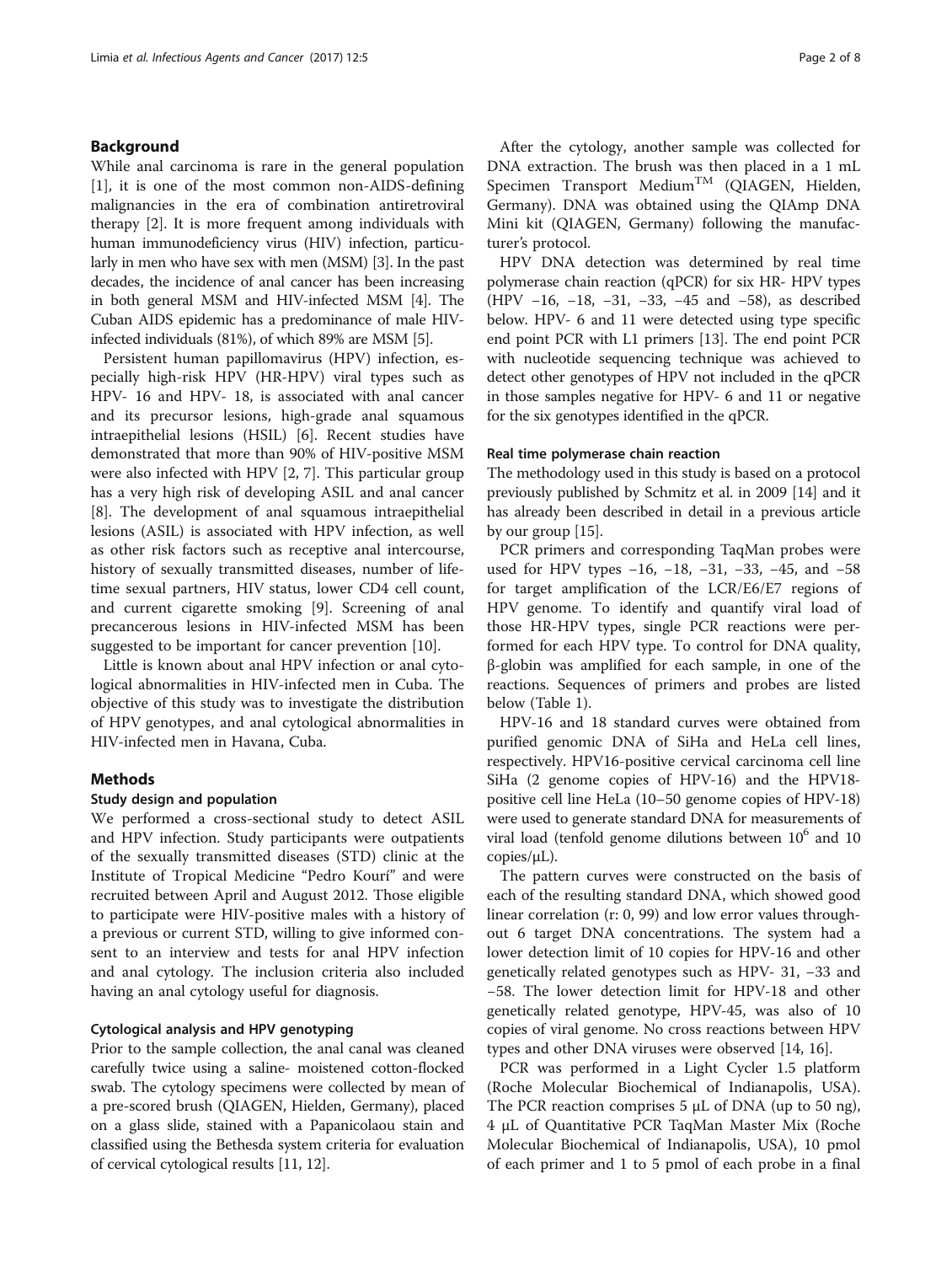<span id="page-2-0"></span>Table 1 Primer and probes for real time polymerase chain reaction

| LCR/E6/E7 regions primers<br>and TagMan probes | Sequences 5'-3'                                                 |
|------------------------------------------------|-----------------------------------------------------------------|
| $HPV16 +$                                      | 5' gaa ccg aaa ccg gtt agt ata a 3'                             |
| HPV 16 -                                       | 5' atg tat agt tgt ttg cag ctc tgt 3'                           |
| HPV 16 Probe                                   | 5' cat ttt atg cac caa aag aga act<br>gca atg ttt $\epsilon$ 3' |
| HPV $18 +$                                     | 5' gga ccg aaa acg gtg tat ata a 3'                             |
| <b>HPV 18 -</b>                                | 5' cag tga agt gtt cag ttc ggt 3'                               |
| HPV 18 Probe                                   | 5' atg tga gaa aca cac cac aat act<br>atg gcg cg $3'$           |
| HPV $31 +$                                     | 5' gaa ccg aaa acg gtt ggt ata ta 3'                            |
| HPV 31 -                                       | 5' atc gta ggg tat ttc caa tgc 3'                               |
| HPV 31 Probe                                   | 5' cat agt att ttg tgc aaa cct aca gac<br>$qcc$ atg t $3'$      |
| HPV $33 +$                                     | 5' gca tga ttt gtg cca agc at 3'                                |
| HPV 33 -                                       | 5' ctc aga tcg ttg caa agg ttt 3'                               |
| HPV 33 Probe                                   | 5' act ata cac aac att gaa cta cag<br>tgc gtg gaa tgc 3'        |
| HPV 45 $+$                                     | 5' cag tgt aat aca tgt tgt gac cag 3'                           |
| HPV 45 -                                       | 5' aca gga tct aat tca ttc tga ggt 3'                           |
| HPV 45 Probe                                   | 5' caa gaa aga ctt cgc aga cgt agg<br>qaa aca c 3'              |
| HPV 58 $+$                                     | 5' cac gga cat tgc atg att tgt 3'                               |
| <b>HPV 58 -</b>                                | 5' tca gat cgc tgc aaa gtc ttt 3'                               |
| HPV 58 Probe                                   | 5' ttt caa ttc gat ttc atg cac 3'                               |
| $\beta$ globin +                               | 5' aca caa ctg tgt tca cta gc 3'                                |
| $\beta$ globin -                               | 5' caa ctt cat cca cqt tca cc 3'                                |
| $\beta$ globin Probe                           | 5' tca aac aga cac cat ggt gca tct<br>gac tcc 3'                |

volume of 25 μL. The initial denaturation step at 94 °C for 10 min was followed by 45 PCR cycles at 94 °C for 15 s, 50 °C for 20 s and 60 °C for 40 s each.

HPV viral load was measured using absolute quantification. The viral load values were expressed as copies/ μL. Cases with more than one HPV type were reported as multiple infections.

# End point PCR and sequencing

The amplification reactions included a set of degenerated primers MY09/MY11 [[17](#page-7-0)]. Each amplification reaction was performed in a total volume of 50 μL. The reaction mixture contained nuclease-free water, 10 mM Tris–HCl (pH 8.3), 50 mM KCl, 6 mM MgCl<sup>2</sup>, 200  $\mu$ M of each dNTP, 5 μM of MY primers, 2,5-U Taq Polymerase (Roche, Diagnostics, Indianapolis, USA), and 100 ng of each DNA. Each PCR was performed with first denaturation step at 95 °C for 10 min, followed by 45 PCR cycles at 95 °C for 1 min, 55 °C for 1 min and 72 °C for 1 min. A final extension at 72 °C for 10 min was included.

Polymerase chain reaction products of positive samples were purified using QIAquick® PCR purification kit (QIAGEN, Hilden, Alemania). These were subsequently sequenced using 1 μL of 5 μM of MY09 and MY11 as the sequencing primers, 8 μL of sequence reaction mixture DTCS Quick Star Master Mix supplied with the Dye Terminator Cycle Sequencing (DTCS) Quick Start Kit (Beckman Coulter, Fullerton, CA), 5 μL of purified DNA and 6 μL of water to complete 20 μL of reaction mixture. The sequencing reaction consisted of 2 min denaturation at 96 °C, followed by 50 cycles of denaturing at 96 °C for 20 s, 20 s of hybridization at 50 °C, and 4 min of extension at 60 °C. Once the sequence reaction was concluded, it was purified, after the protocol described in the DTCS Quick Star Master Mix commercial kit (Beckman Coulter). The sequencing fragments were run on the genetic analysis system CEQ 8800 (Beckman Coulter). Finally, the sequences were edited and assembled using Sequencher, version 4.10 (Gene Codes Corporation, Ann Arbor, MI). Human papillomavirus genotype was determined using Basic Local Alignment Search Tool (BLAST, www//ncbi.nih.gov) and confirmed by manual phylogenetic analysis, using CLUSTAL-X and the neighbor-joining method in MEGA version 5 (Kimura's 2 parameter correction, bootstrap 1000) [[18](#page-7-0)].

# Statistical analysis

Data were processed using IBM SPSS Statistics 19. Odds ratios (ORs) and 95% confidence intervals (CIs) were calculated, using univariate logistic regression, as estimates of the association of HPV infection and anal cytology results with potential risk factors. Comparisons between viral loads from groups of patients with different cytological classifications were made using the Kruskall-Wallis and Mann—Whitney tests. All statistical tests were considered to be significant at a  $p$  value of < .05.

# Results

A total of 56 eligible participants consented to be included into this study. The socio-demographic, epidemiological, and clinical characteristics of the participants are shown in Table [2.](#page-3-0) The median age of the participants was 35 years (range, 20–61 years). The majority of individuals (89%) described themselves as MSM, and 66% of these had their first intercourse at 15 years old or later. Around 84% of the participants have STD other than HIV at the time of this study, and 44 (79%) were diagnosed for anogenital condyloma. Thirty (54%) participants had a recent CD4 cell count between 200 to 500 cells/mL of blood, and 79% participants ever had highly active antiretroviral therapy (HAART). About 34% of the participants reported  $\geq 5$  anal sex partners during the last two years.

Overall, HPV DNA was detected in 89% (50/56) men and 79% (44/56) had at least one of the six HR-HPV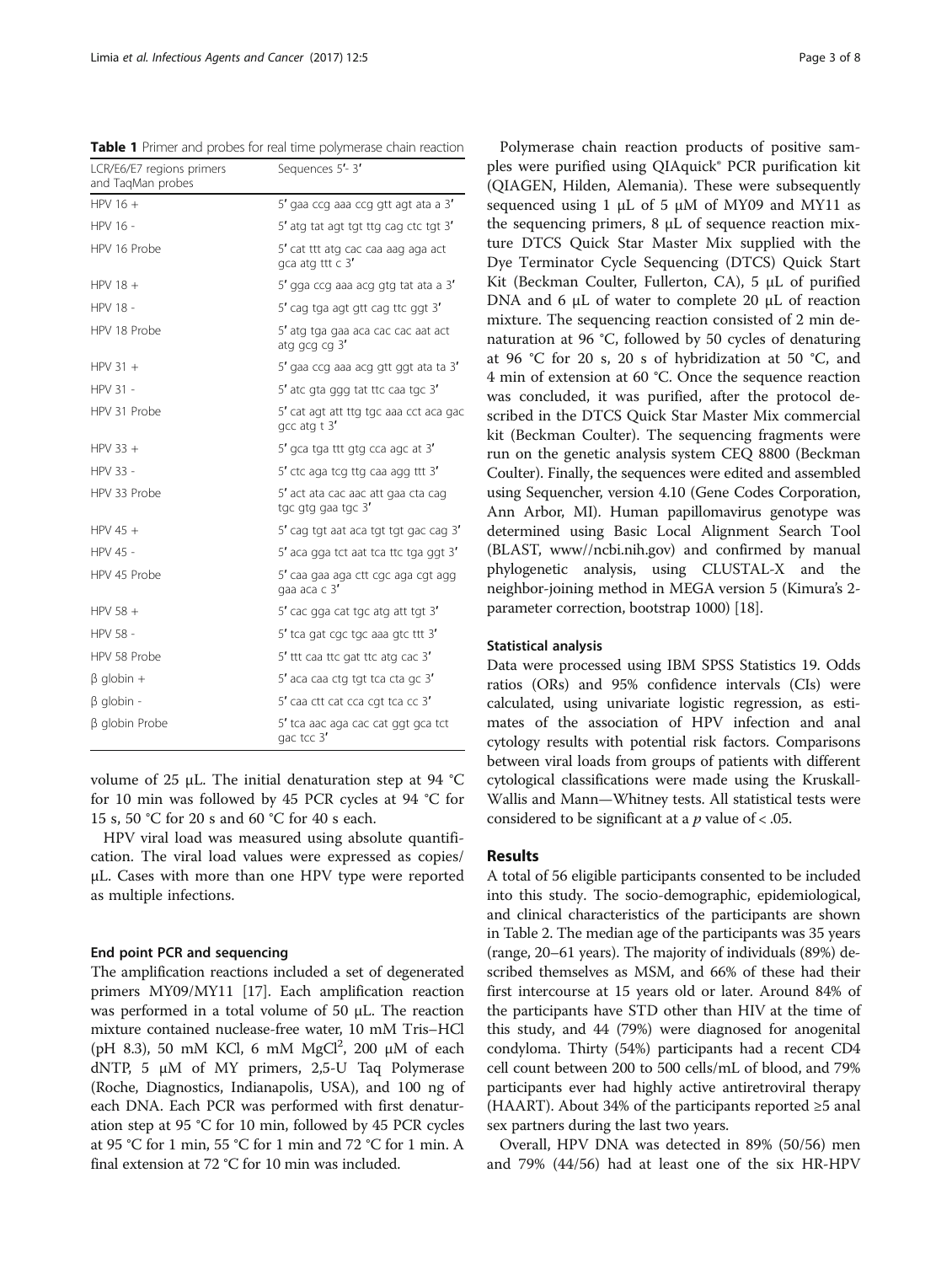| Variables                                                  |                                   | N(%)              | HPV-positive<br>N(%) | HPV-negative<br>N(%)     | $p$ value | OR (CI 95%)          |
|------------------------------------------------------------|-----------------------------------|-------------------|----------------------|--------------------------|-----------|----------------------|
| Total                                                      |                                   | 56 (100)          | 50 (89)              | 6(11)                    |           |                      |
| Age, median<br>(IQR)                                       |                                   | 35<br>$(27 - 46)$ | -                    | $\overline{\phantom{0}}$ |           |                      |
| Age (years)                                                |                                   |                   |                      |                          | 0.862     |                      |
|                                                            | $20 - 29$                         | 22 (39)           | 20(40)               | 2(33)                    |           | 2.50 (0.30-20.92)    |
|                                                            | $30 - 39$                         | 11(20)            | 11(22)               | 0(0)                     |           |                      |
|                                                            | $40 - 49$                         | 13 (23)           | 11(22)               | 2(33)                    |           | 1.38 (0.16-11.94)    |
|                                                            | $\geq 50$                         | 10(18)            | 8(16)                | 2(33)                    |           | 1 (Reference)        |
| Education                                                  |                                   |                   |                      |                          | 0.766     |                      |
|                                                            | Primary and junior<br>high school | 15(27)            | 14 (28)              | 1(17)                    |           | 2.55 (0.20-31.86)    |
|                                                            | High School                       | 28 (50)           | 25 (50)              | 3(50)                    |           | 1.52 (0.22-10.38)    |
|                                                            | University                        | 13(23)            | 11(22)               | 2(33)                    |           | 1 (Reference)        |
| Marriage status                                            |                                   |                   |                      |                          | 0.999     |                      |
|                                                            | Married                           | 9(16)             | 8(16)                | 1(17)                    |           | 1 (Reference)        |
|                                                            | Unmarried                         | 43 (77)           | 38 (76)              | 5(83)                    |           | $0.95(0.10 - 9.27)$  |
|                                                            | Divorced                          | 4(7)              | 4(8)                 | 0(0)                     |           |                      |
| Self-reported sexual                                       |                                   |                   |                      |                          | 0.084     |                      |
| orientation                                                | <b>MSM</b>                        | 50 (89)           | 46 (92)              | 4(67)                    |           | 5.75 (0.79-41.69)    |
|                                                            | Heterosexual                      | 6(11)             | 4(8)                 | 2(33)                    |           | 1 (Reference)        |
| Alcohol consumption                                        |                                   |                   |                      |                          | 0.196     |                      |
|                                                            | Yes                               | 23(41)            | 19 (38)              | 4(67)                    |           | $0.31(0.05 - 1.84)$  |
|                                                            | No                                | 33 (59)           | 31(62)               | 2(33)                    |           | 1 (Reference)        |
| Smoking                                                    |                                   |                   |                      |                          | 0.229     |                      |
|                                                            | Yes                               | 24 (43)           | 20 (40)              | 4(67)                    |           | $0.33(0.6 - 2.00)$   |
|                                                            | <b>No</b>                         | 32 (57)           | 30 (60)              | 2(33)                    |           | 1 (Reference)        |
| CD4+ T cells count                                         |                                   |                   |                      |                          | 0.465     |                      |
|                                                            | $<$ 200                           | 17 (30)           | 16(32)               | 1(17)                    |           | 4.57 (0.35-59.11)    |
|                                                            | 200-500                           | 30 (54)           | 27 (54)              | 3(50)                    |           | 2.57 (0.36-18.49)    |
|                                                            | >500                              | 9(16)             | 7(14)                | 2(33)                    |           | 1 (Reference)        |
| Age of first sexual                                        |                                   |                   |                      |                          | 0.362     |                      |
| intercourse (years)                                        | $<$ 15                            | 19 (34)           | 18 (36)              | 1(17)                    |           | 2.81 (0.30-25.98)    |
|                                                            | $\geq$ 15                         | 37 (66)           | 32 (64)              | 5(83)                    |           | 1 (Reference)        |
| Sexual practice                                            |                                   |                   |                      |                          | 0.492     |                      |
|                                                            | Genital                           | 5(9)              | 4(8)                 | 1(17)                    |           | 1 (Reference)        |
|                                                            | Oral/Genital                      | 51 (91)           | 46 (92)              | 5(83)                    |           | 2.30 (0.21-24.80)    |
| Anal receptive sex                                         |                                   |                   |                      |                          | 0.032     |                      |
|                                                            | Yes                               | 47 (84)           | 45 (90)              | 3(50)                    |           | $9.00(2.42 - 57.12)$ |
|                                                            | No                                | 9(16)             | 5(10)                | 3(50)                    |           | 1 (Reference)        |
| Number of sexual<br>partners during the<br>last two years. |                                   |                   |                      |                          | 0.756     |                      |
|                                                            | $\mathbf{1}$                      | 19 (34)           | 16 (32)              | 3(50)                    |           | 1 (Reference)        |
|                                                            | $2 - 4$                           | 18 (32)           | 17(34)               | 1(17)                    |           | 3.19 (0.30-33.89)    |
|                                                            | $5 - 10$                          | 8(14)             | 8(16)                | 0                        |           |                      |
|                                                            | >10                               | 11(20)            | 9(18)                | 2(33)                    |           | $0.84(0.12 - 6.03)$  |

<span id="page-3-0"></span>Table 2 Relationship between anal HPV infection and socio-demographic, epidemiologic and clinical risk factors in the studied population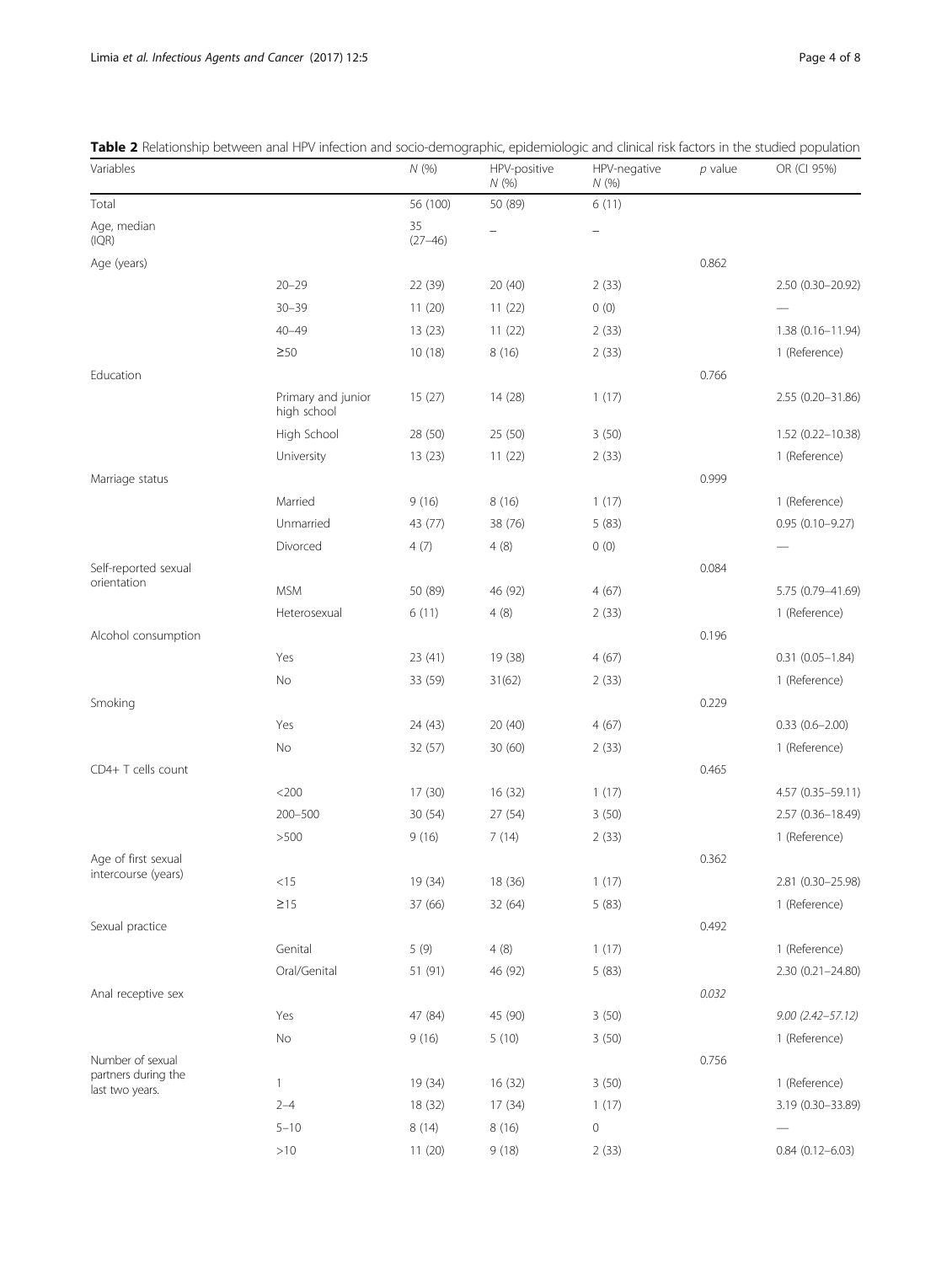| <b>HAART</b>                 |           |         |         |       | 0.459 |                     |
|------------------------------|-----------|---------|---------|-------|-------|---------------------|
|                              | Yes       | 44 (79) | 40 (80) | 4(67) |       | 1 (Reference)       |
|                              | <b>No</b> | 12(21)  | 10(20)  | 2(33) |       | $0.50(0.08 - 3.13)$ |
| STD at the time of the study |           |         |         |       | 0.031 |                     |
| (except HIV)                 | Yes       | 47 (84) | 44 (88) | 3(50) |       | 7.33 (1.20-44.96)   |
|                              | <b>No</b> | 9(16)   | 6(12)   | 3(50) |       | 1 (Reference)       |
| History of STD (except HIV)  |           |         |         |       | 0.690 |                     |
|                              | Yes       | 43 (77) | 38 (76) | 5(83) |       | $0.63$ (0.07-5.97)  |
|                              | <b>No</b> | 13(23)  | 12 (24) | 1(17) |       | 1 (Reference)       |

Table 2 Relationship between anal HPV infection and socio-demographic, epidemiologic and clinical risk factors in the studied population (Continued)

The values with statistical significance appear in italic letters

HPV Human papillomavirus, OR Odd ratio, IQR Inter-quartile ratio, CI Confidence interval, MSM Men who have sex with men STD Sexually transmitted diseases, HIV Human immunodeficiency virus, HAART High activity anti-retroviral therapy

types that we sought. The most common types detected were HPV-16 (52%), HPV-11 (48%), HPV-6 (41%) and HPV-18 (30%). Infection with multiple HPV types was detected in 71% of the participants (40/56), (Table 3). We also fund two cases positive for HPV- 53 (possibly carcinogenic genotype) and HPV-83 (genotype of unknown carcinogenicity), through generic PCR and DNA sequencing.

Concerning cytological findings, 53 of 56 (95%) men had abnormal anal cytology. Among those with abnormal cytology, 26% (14/53) had ASC-US, 4% (2/53) had atypical ASC-H, 64% (34/53) had LSIL and 6% (3/53) HSIL.

HPV prevalence was remarkable high in both normal and abnormal anal cytology. All cases with normal anal cytology had HPV infection (3/3). Among those with abnormal anal cytology, 89% (47/53) were positive for at

Table 3 HPV types distribution in HIV positive men according to anal cytology classification

| HPV type                      | Cytology classification        |                            |                          |                           |                                 |                           |  |
|-------------------------------|--------------------------------|----------------------------|--------------------------|---------------------------|---------------------------------|---------------------------|--|
|                               | <b>NLIM</b><br>$N = 3$<br>n(%) | ASC-US<br>$N = 14$<br>n(%) | LSIL<br>$N = 34$<br>n(%) | ASC-H<br>$N = 2$<br>n (%) | <b>HSIL</b><br>$N = 3$<br>n (%) | Total<br>$N = 56$<br>n(%) |  |
| HR-HPV types                  | 3(100)                         | 9(64)                      | 27 (79)                  | 2(100)                    | 3(100)                          | 44 (79)                   |  |
| $HPV-16$                      | 2(67)                          | 6(43)                      | 17 (50)                  | 2(100)                    | 2(67)                           | 29 (52)                   |  |
| <b>HPV-18</b>                 | 1(33)                          | 1(7)                       | 11 (32)                  | 1(50)                     | 3(100)                          | 17 (30)                   |  |
| $HPV-31$                      | 0                              | 1(7)                       | 5(15)                    | 0                         | 1(33)                           | 7(12)                     |  |
| <b>HPV-33</b>                 | 1(33)                          | 3(21)                      | 11(32)                   | 0                         | $\Omega$                        | 15 (27)                   |  |
| <b>HPV-45</b>                 | 1(33)                          | 2(14)                      | 5(15)                    | 1(50)                     | 0                               | 9(16)                     |  |
| <b>HPV-58</b>                 | 2(67)                          | 0                          | 8(24)                    | 0                         | 2(67)                           | 12 (21)                   |  |
| HPV 16-18 only                | 1(33)                          | 0                          | 4 (12)                   | 0                         | 1(33)                           | 6(11)                     |  |
| HPV 16-18 and<br>other HR-HPV | 1(33)                          | 0                          | 7(21)                    | 1(50)                     | 2(67)                           | 11 (20)                   |  |
| Multiple<br>infections        | 3(100)                         | 7(50)                      | 26 (76)                  | 1(50)                     | 3(100)                          | 40 (71)                   |  |

HR-HPV types (16, 18, 31, 33, 45 and 58)

least one of HPV type and 74% (39/53) were infected with multiple HPV types. Among the HPV-positive cases with abnormal anal cytology, 87% (41/47) had at least one HR-HPV genotype and 55% (26/47) had more than two HR-HPV types. The most prevalent HR-HPV types among cases with abnormal cytology were HPV-16 (51%, 27/53) and HPV-18 (28%, 15/53). HPV-16 was the major genotype in men with ASC-US, LSIL or ASC-H, followed by HPV- 33 in men with ASC-US, HPV-18 and 33 in men with LSIL and HPV-18 and 45 in ASC-H. HPV-18 was the most frequently detected genotype in men with HSIL, followed by HPV-16 and 58. In men with normal cytology, HPV-16 and 58 were the most prevalent types detected, (Table 3).

Viral load analysis was detected for different anal cytological classifications. HPV viral load levels were significantly different among those with different anal cytology results ( $p = 0.0006$ ). Those classified as negative and ASC-US showed lower viral load (median:  $8.5 \times 10^3$  copy/ μL, ranges  $3.2x10^2$  to  $4.6x10^6$  copy/μL and median:  $3.7\times10^2$  copy/ $\mu$ L, ranges  $9.4\times10^1$  to  $5.1\times10^5$  copy/ $\mu$ L, respectively). In contrast, higher viral load was detected in cases with LSIL, ASC-H and HSIL (median:  $6.8 \times 10^5$ ) copy/ $\mu$ L, ranges  $2.1 \times 10^2$  to  $1.6 \times 10^8$  copy/ $\mu$ L, median:  $3.8\times10^7$  copy/µL, ranges  $1.1\times10^6$  to  $2.0\times10^8$  copy/µL and median:  $8.5 \times 10^5$  copy/µL, ranges  $3.8 \times 10^2$  to  $1.4 \times 10^7$  $\text{copy/µL}$ , respectively) (Fig. [1\)](#page-5-0).

Table [2](#page-3-0) shows the association between HPV infection and socio-demographic, epidemiological, and clinical variables analyzed in the studied population. The participants who had receptive anal sex as a regular sexual behavior were at higher risk to HPV infection ( $p = 0.032$ ; OR = 9.00 CI 95% 2.42-57.12). Sexually transmitted diseases were also a risk factor for viral infection ( $p = 0.031$ ; OR = 7.33 CI 95% 1.20-44.96). Regarding HPV infection, according to age distribution, viral infection was not associated with age but a slight pick in prevalence for the 20- to 29-years old individuals was observed.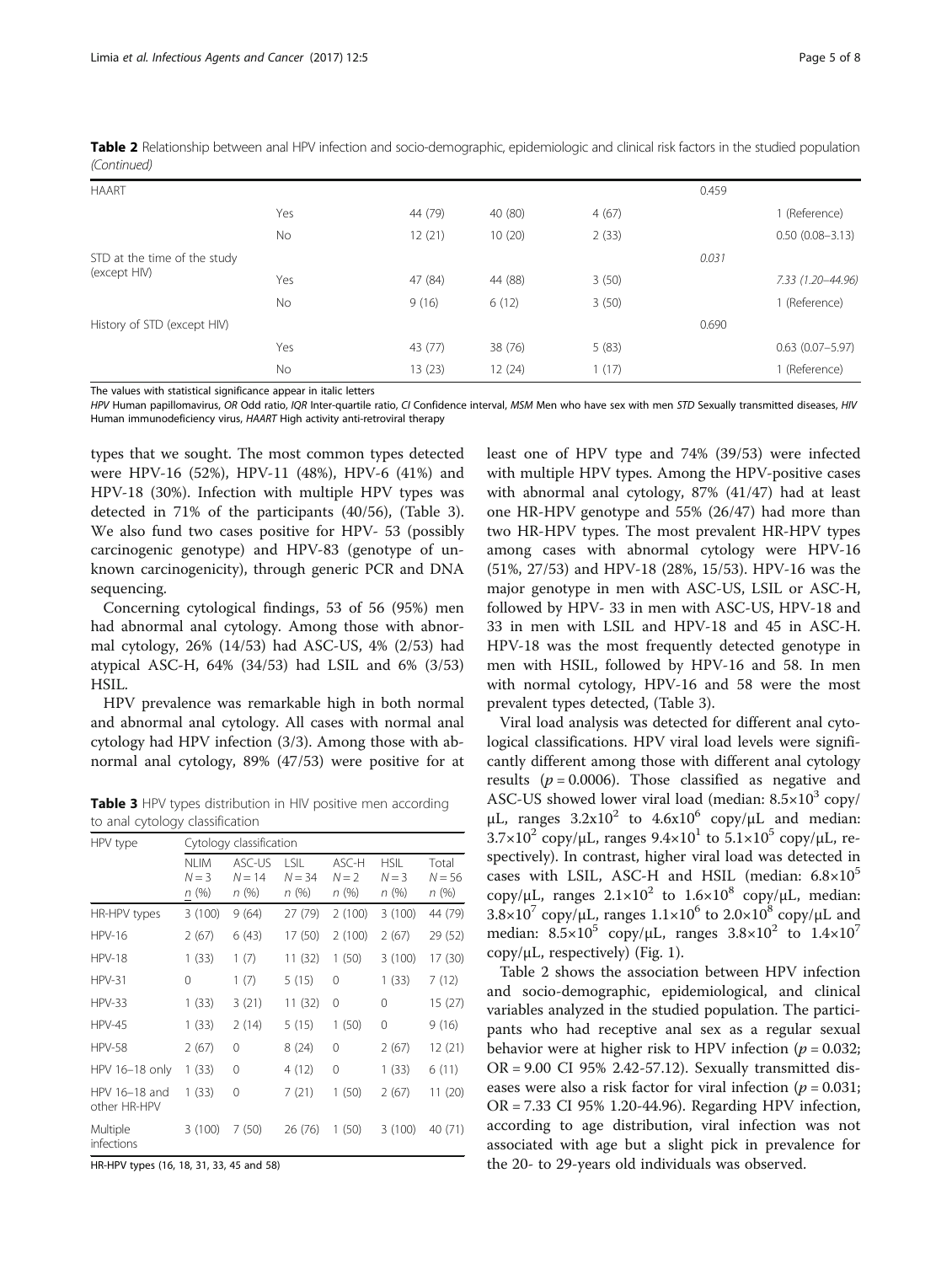

<span id="page-5-0"></span>

The population with ASIL/ASC-H was compared with those with normal anal cytology and ASC-US. A higher prevalence of ASIL/ASC-H was observed among those having oral/genital sex as a regular sexual behavior  $(p = 0.026; \text{ OR } = 11.69 \text{ CI } 95\% \text{ 1.20-114.31).}$  In addition, a positive diagnosis of STD, predominantly anal condyloma, was found to be related with an increased risk of ASIL/ ASC-H ( $p = 0.017$ ; OR = 6.55 CI 95% 1.40-30.58).

# **Discussion**

In the past decade, multiple studies have reported that anal HPV infection is common among HIV infected men [[19](#page-7-0)–[21\]](#page-7-0). In Cuba, there are few data about HPV prevalence in HIV-infected men [[22](#page-7-0)]. In the present study a very high prevalence of HPV infection was found in both, individuals with abnormal and normal anal cytology. This high prevalence had been also found in various studies developed in HIV-infected men [\[7](#page-7-0), [8](#page-7-0), [23\]](#page-7-0). Torres et al. found a global HPV prevalence of 95.8% (95% CI, 94.6 to 96.7). They also found that patients with abnormal cytology presented a higher prevalence of any HPV type (99.7%), than those with negative cytology results. However, patients with negative results also had a very high prevalence of any HPV type (94.1%) [\[7\]](#page-7-0). Sahasrabuddhe et al. detected that the prevalence of any HPV genotype was 94.4% (95% CI, 91.4%–96.6%), and the prevalence of any carcinogenic HPV genotype was 75.4% (95% CI, 70.5%– 79.9%). They found anal HPV infection in 98.4% of patients with HSIL and in 89.2% of men with nondysplastic biopsy findings [\[8](#page-7-0)]. These high prevalence rates could be explained by the effect of chronic HIV infection on normal immune function, which increases susceptibility to HPV infection and retention [\[24\]](#page-7-0). The mechanisms that facilitate this are still unknown.

The most common types detected were HPV-16, HPV-11, HPV-6, and HPV-18, which are included in the currently used tetravalent HPV vaccine. HR-HPV types were frequently detected for both, individuals with abnormal and normal anal cytology. These results are similar to studies from different geographic areas [\[7](#page-7-0), [23](#page-7-0)]. However, Colon-Lopez et al. detected mostly HPV-58, 31 and 51 in high-risk men attending a sexually transmitted infection clinic in Puerto Rico [[25](#page-7-0)]. The different prevalence and distribution of anal HPV subtypes in different study populations is of interest since it might reflect different geographic distributions of HPV genotypes or heterogeneous host susceptibility to the pathogens.

Our cytology results show that the prevalence of abnormal anal cytology overall was remarkably high, primarily with LSIL. Only 5.4% (3/56) of the participants had normal anal cytology.

It is difficult to directly compare the results from different studies due to the various characteristics of the study participants including age, stage of disease, status of immune system, and history of HAART. Salit and colleges, in 2010, evaluated the prevalence of abnormal anal cytology based on a cross-sectional study of 401 HIVpositive MSM from Canada. They found the highest prevalence of LSIL (43%). In a study of 247 HIV-Infected MSM, Pokomandy et al. found a prevalence of abnormal anal cytology of 80.9% [[26\]](#page-7-0). In the present study, the prevalence of abnormal anal cytology was higher. According to these figures, further investigations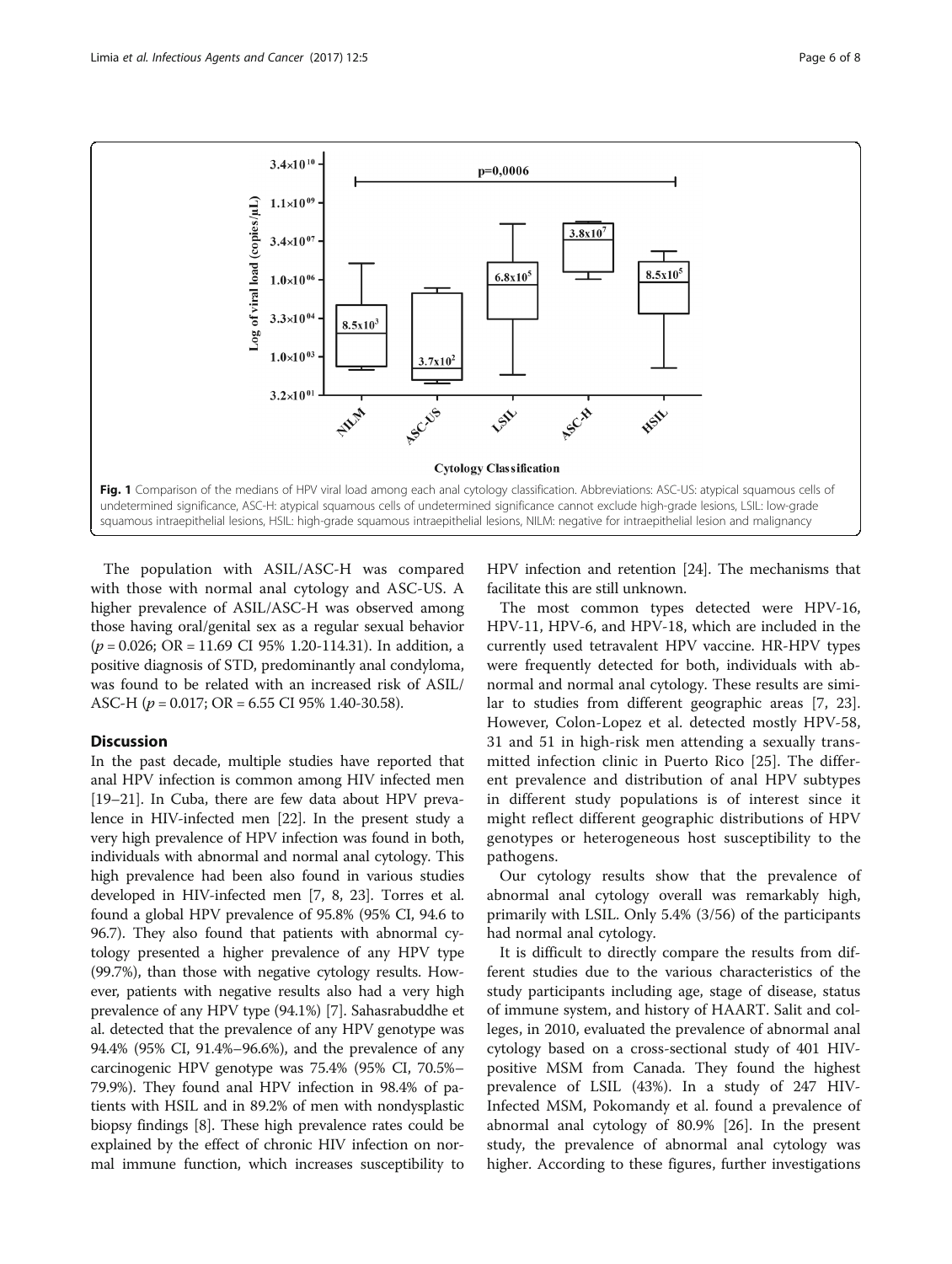are needed to confirm the high prevalence of cytological anal abnormalities in Cuban HIV positive men.

Our results showed receptive anal sex and other STD, specifically anal warts as risk factors for HPV infection in the studied population. A past history of receptive anal intercourse and recent receptive anal intercourses are the most consistently reported risk factors for prevalent anal HPV infections [[27\]](#page-7-0). A recent history of anal warts and others STD have been described as important risk factors associated with the prevalence of anal HPV infections and anal cancer precursor lesions [[21, 28](#page-7-0)].

Among MSM, there are few data on age-specific HPV prevalence. In our study HPV detection was very high and viral infection was not associated with age. However, we observed a slightly high prevalence of anal HPV in men aged 20- to 29- years.

The majority of studies found a high prevalence of anal HPV that did not decline with age [[29](#page-7-0)]. Contrary, in a study by Gao et al. of 578 MSM (528 HIV-negative and 50 HIV-positive) recruited from two cities in China, a decrease in anal HPV prevalence was observed with increasing age (71% for  $\leq$  19 years, 62% for 20–29 years, 64% for 30–39 years and 54% for  $\geq$  40 years); however, this was not statistically significant [[30\]](#page-7-0). In another study by Nyitray et al. of 179 HIV-negative MSM recruited through advertisements and from a genitourinary clinic in three sites in Brazil, Mexico and the US, a significantly decreasing age-specific prevalence of anal HPV was observed, with the highest HPV rates reported in the 18- to 24-year-old age group. These age-specific HPV infection prevalence trends may result from agespecific sexual behavior [\[31\]](#page-7-0). Difference source populations may explain the different age-specific estimates [[29](#page-7-0)].

The significance of the high incidence of HPV detection in this population is uncertain. One potential explanation for the high prevalence of anal HPV infection among MSM and the lack of association with age is that HPV infection in the anus is more persistent than in the cervix. However, the persistence of some HPV types may not reflect the true persistence but rather clearance of an HPV type followed by subsequent exposure or reinfection with the same type [[29](#page-7-0)].

In our study, higher levels of HPV viral load were associated with abnormal anal cytology. Tamalet et al. reported that HPV 16 viral load was an independent factor for abnormal anal cytology [\[32](#page-7-0)]. Rodel and colleagues found that HPV 16 DNA load and p16 (INK4a) expression were significant prognostic factors for local tumor control and overall survival of patients with anal cancer following chemo-radiotherapy [[33\]](#page-7-0). However, Poizot-Martin et al. found that there was not association between HPV 16/18 viral loads and abnormal anoscopic results [[34](#page-7-0)]. Longitudinal studies are needed to evaluate the link between high anal HPV DNA load

Some limitations of this study should be considered. The small sample size of this study limited the analysis when interpreting the prevalence data, mainly to perform statistical association analysis. On the other hand, even when anal cytology results were confirmed by biopsy using standard anoscopy and patients were treated properly, this study had no access to biopsy results and to the outcome of each patient, because they were attended at coloproctology consults from different hospitals.

# Conclusion

In this study we found for the first time in Cuba, a high prevalence of HR-HPV infection in anal mucosa of HIV infected men. Because a large number of cases have shown cytological abnormality, we suggest the possibility of including a screening for HPV detection and genotyping in anal cancer precursor lesions of HIV seropositive individuals. This would facilitate the clinical management of these patients in the presence of anal cancer precursor lesions, taking into account the increased incidence of this disease in this risk group. Moreover, the information reported here may be useful to consider the possibility of including HPV vaccination in Cuba.

#### Abbreviations

ASC-H: Atypical squamous cells of undetermined significance cannot exclude high-grade lesions; ASC-US: Atypical squamous cells of undetermined significance; ASIL: Anal squamous intraepithelial lesions; CIs: Confidence intervals; HAART: Highly active antiretroviral therapy; HIV: Human immunodeficiency virus; HPV: Human papillomavirus; HR-HPV: High risk-human papillomavirus; HSIL: Had high-grade squamous intraepithelial lesions; LSIL: Low-grade squamous intraepithelial lesions; MSM: Men who have sex with men; ORs: Odds ratios; qPCR: Quantitative real time polymerase chain reaction; STD: Sexually transmitted disease

#### Acknowledgements

We thank Dr. Joel M. Palefsky, University of San Francisco, California, for the revision of the manuscript and his useful comments about this work. We also thank the patients who participated in this study.

#### Funding

This study was supported by Cuba Ministry of Public Health and Fondecyt Grant 1161219 to FA, Santiago, Chile.

#### Availability of data and material

All data have been included in the manuscript.

#### Authors' contributions

CML and YS had full access to all the data in the study and take responsibility for the integrity of the data and the accuracy of the data analysis. Study concept and design: CML, YS and VK. Epidemiological information and clinical specimens for analysis: OAB, YG and MVL. Cytological analysis: MVL. Experiments and samples processing: CML, YS, YG, YB and YC. Analysis and interpretation of data: YS, CML, YG and VK. Drafting of manuscript: CML and YS. Critical revision of the manuscript for important intellectual content: VK, LP, and FA. Statistical analysis: CML, YS and MET. All authors read and approved the final manuscript.

#### Competing interests

The authors declare that they have no competing interests.